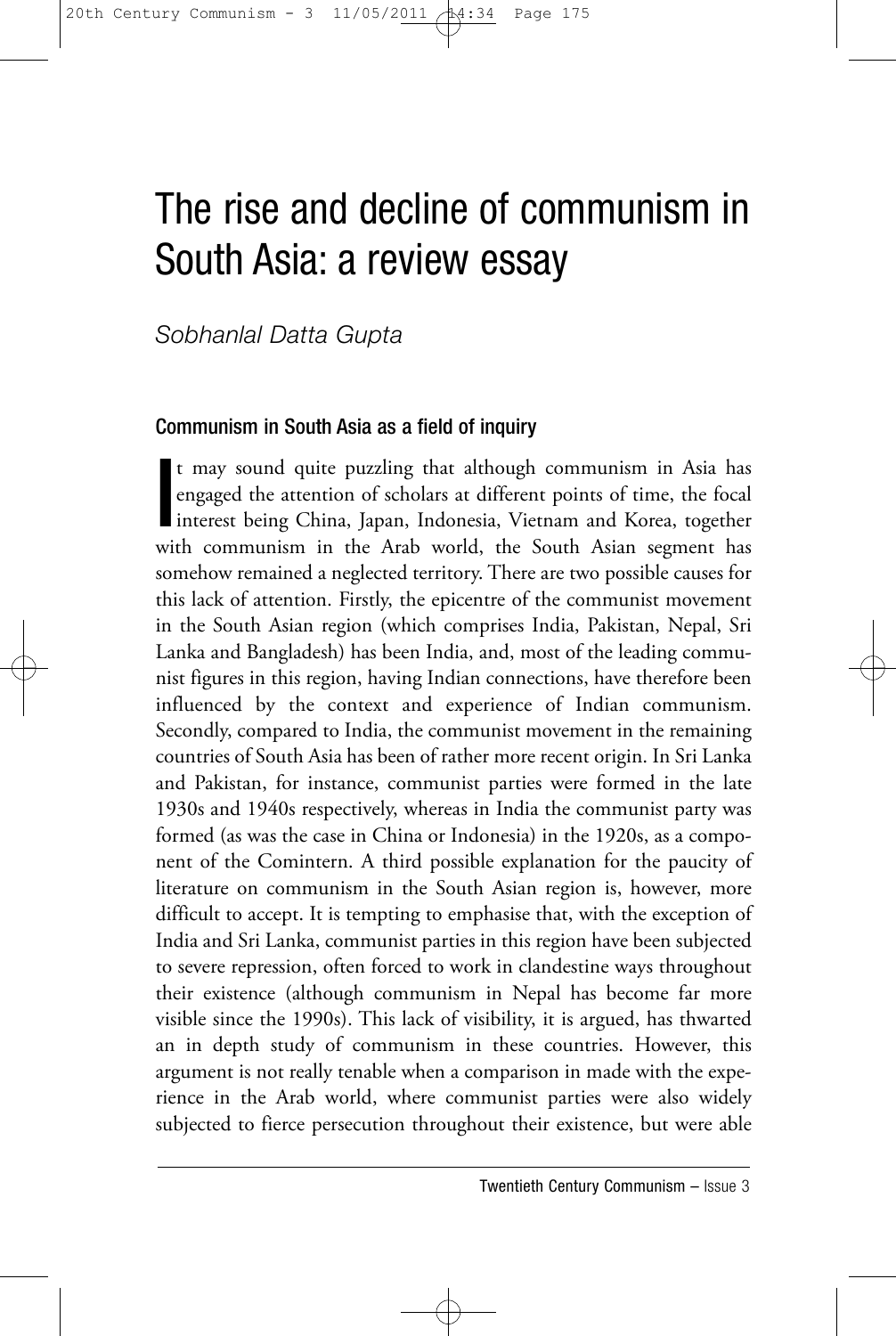to challenge their states' attempts to marginalise them. This, however, did not happen in the South Asian region.

Does this suggest that communism in South Asia was doomed from the very outset, for insurmountable historical reasons? Or is it more accurate to acknowledge that, despite the possibilities which existed there were other subjective factors in play which inhibited their growth?

It is incontestable that, with the exception of India and to a lesser extent Nepal, the existing literature on communism in South Asia is scant. Over the years very few books have been written covering the region. For an understanding of the rise and development of communism in this part of the world the books that primarily figure include: Helen Desfosses and Jacques Levesque (eds.), *Socialism in the Third World* (1975) (which includes two essays on socialism in Sri Lanka and Pakistan);<sup>1</sup> R A Scalapino (ed.), *The Communist Revolution in* Asia;2 Saul Rose, *Socialism in Southern* Asia (1959);3 Colin Mackerras and Nick Knight, *Marxism in* Asia (1986);4 and Donald F Busky, *Communism in History and Theory: Asia, Africa and the* Americas (2002).5 In this limited historical assessment of communism in Asia, the discussion on South Asia has remained marginal.

While it is true that, historically speaking, India is the point of departure for an understanding of how communism evolved in South Asia (especially because the communist movement, centring on a number of communist parties, has been able to sustain itself on Indian soil since the 1920s) the India factor need not be overstated. Initially, of course, the shaping of the communist movement in India had an impact on the burgeoning communist parties in neighbouring countries, but eventually there was a parting of the ways. This is explained by the fact that, except for a brief period in the pre-independence era, the Indian communist movement has predominantly worked in conditions of legality. Following independence, it has been recognised as a legitimate constituent element of national political life, and has embraced parliamentary democracy.

Additionally, for around nine decades of its existence the Indian communist movement (and also the Sri Lankan) has been guided by considerations of anti-imperialism (in the period before independence), and by considerations of anti-capitalism and a quest for a transitional democracy which would set the conditions for socialism (in the post-independence era). In contrast, in Pakistan, Bangladesh and Nepal,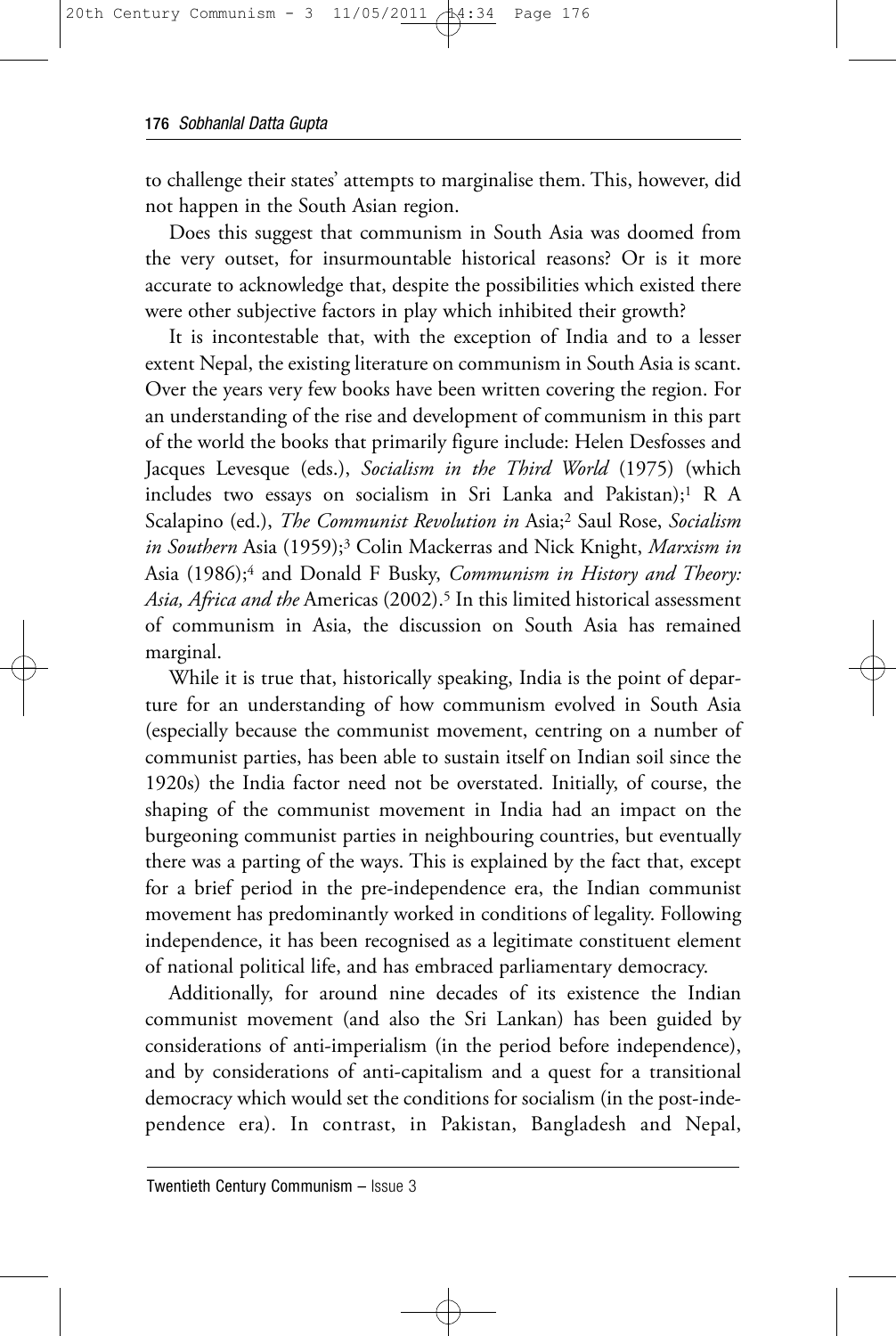communist parties were placed in an altogether different situation. Almost from the very beginning communist parties in these countries had to confront authoritarian regimes, ranging from military governments (in Pakistan and in Bangladesh after Mujib's assassination) to monarchy (in Nepal).

Consequently, unlike in India, two issues became the central concern for parties in these countries. Firstly, the fight for democracy against authoritarianism; and, secondly, the need to resist continuing repression. It was the experience of repression which prepared the ground for political extremism, which became an endemic feature of the communist movement in these countries. In India, the communist movement has witnessed spells of left extremism but they have not predominated; they have been offset by the absorption of the norms of parliamentary democracy and electoral politics by mainstream Indian communists. In Sri Lanka too, where the track record of democracy was marginally better, left extremism has been an important feature, existing in parallel with the mainstream communist movement.

It is evident, therefore, that it is the degree to which democracy and democratic institutions have developed that has been a decisive force in shaping the destiny of communism in South Asia. Understandably, this also provides an explanation for the strategic differences between the mainstream communists in India and Sri Lanka and the communists in the neighbouring region. While in India and Sri Lanka the strategy has been to preserve and expand democracy, in countries like Pakistan, Bangladesh and Nepal, the fight to establish democratic rule has been pre-eminent.

Research on communism in South Asia (outside of India and Sri Lanka, in particular) has been made particularly difficult by the paucity of primary sources. With the exception of parties such as the Communist Party of India (Marxist), the websites and online archives of other parties are either rudimentary or non-existent. One explanation for this is that most of these parties have been forced to operate in clandestine conditions for long periods, with the result that party documents were often destroyed or disposed of for reasons of security. In addition, communist parties in South Asia have been marked by bitter factionalism and fragmentation (the impact of the Sino-Soviet split, for example, being quite severe in this region). This has acted as a further barrier to openness and disclosure.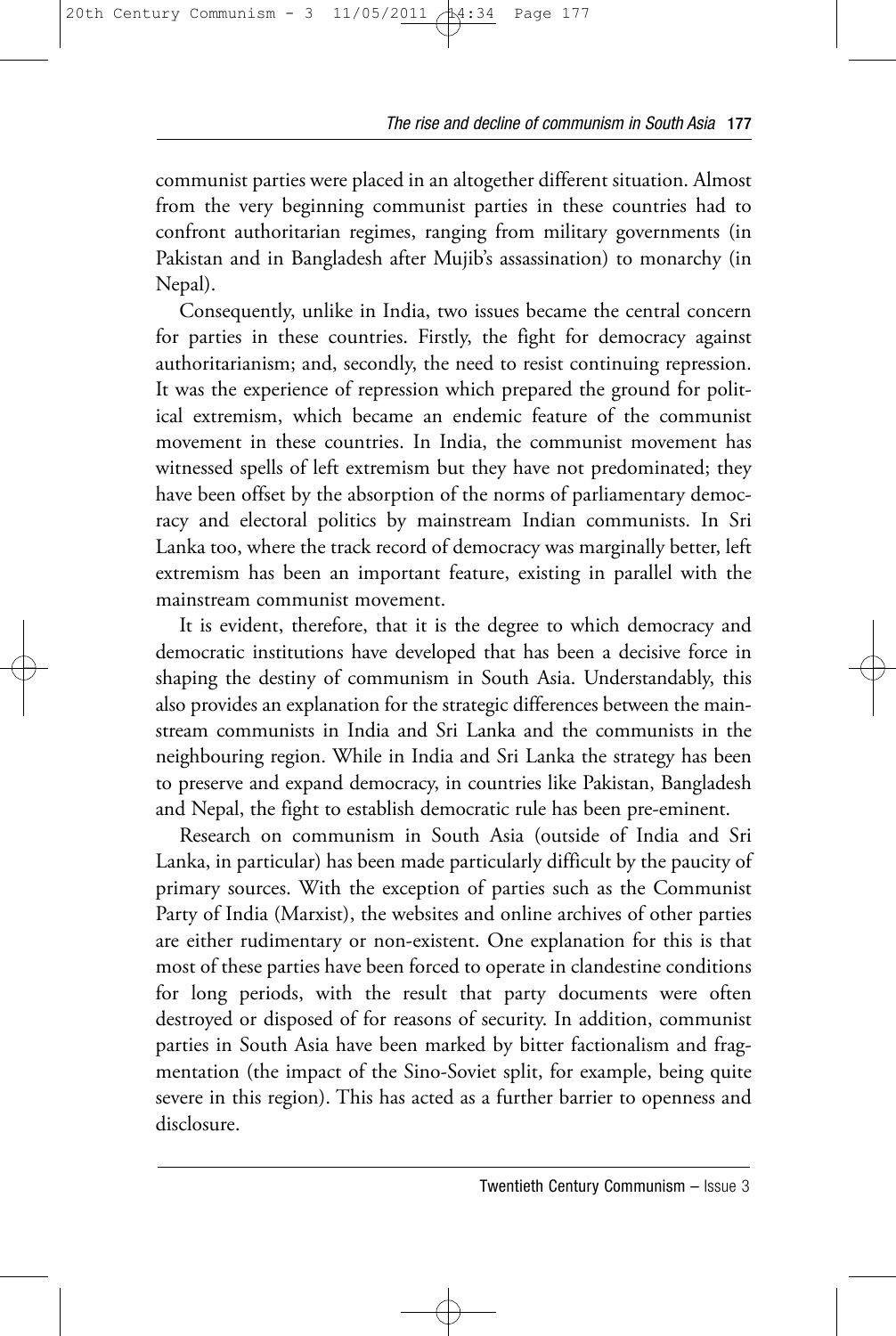Consequently, it is difficult to draw up a systematic history of the communist movement in South Asia. This stands in sharp contrast to the historiography of many other communist parties in Asia. In Indonesia, Japan, Iraq, Syria, Iran and the Lebanon, for instance, communist parties originated in the pre-war period, with a marked pro-Soviet stance (which led to the depositing of materials in the archives of the CPSU in Moscow) and a keen interest in recording their own party histories. As a result, the historians of communism in these Asian countries have faced a rather easier task. It has proved easier to access factual information on the Moscow-oriented communist parties of South Asia than on other parties or factions and groups which were (broadly speaking) guided by left extremism, ranging from Maoism to Trotskyism, with an accent on armed struggle.

Although information on the communist parties of South Asian countries other than India has not been systematically available, this has been compensated for to some extent by the articles written by the party leaders of South Asia in the pages of *Problems of Peace and Socialism* (produced out of Prague under the editorial control of the CPSU from the mid-1950s until the fall of the Soviet Union). Important figures representing the communist parties of India and Sri Lanka (and, later, Bangladesh) used to contribute to the magazine, although not all that frequently. A survey of personnel on the board of *Problems of Peace and Socialism* conducted in 1982 shows that the South Asian region was represented only by India (Sarada Mitra) and Sri Lanka (Raja Collure).6

Nevertheless, until the break-up of the Soviet Union in 1991, it was possible to identify certain patterns in the communist movement in this region – except India and Nepal (in Nepal communist parties have witnessed a resurgence after the fall of the monarchy) – but information on communist parties in the remaining countries of South Asia has been extremely scanty and fragmented. The present essay, therefore, will focus primarily on how communism emerged in South Asia, but will also address its decline – taking 1991 as an end-point.

To have a proper understanding of the peculiarities of the communist movement in South Asia, ranging from a kind of parliamentary communism (in India) to armed insurrection (in Nepal), it is appropriate to take into consideration the few commentaries and interpretations which have appeared in the writings of concerned scholars. Helen Desfosses and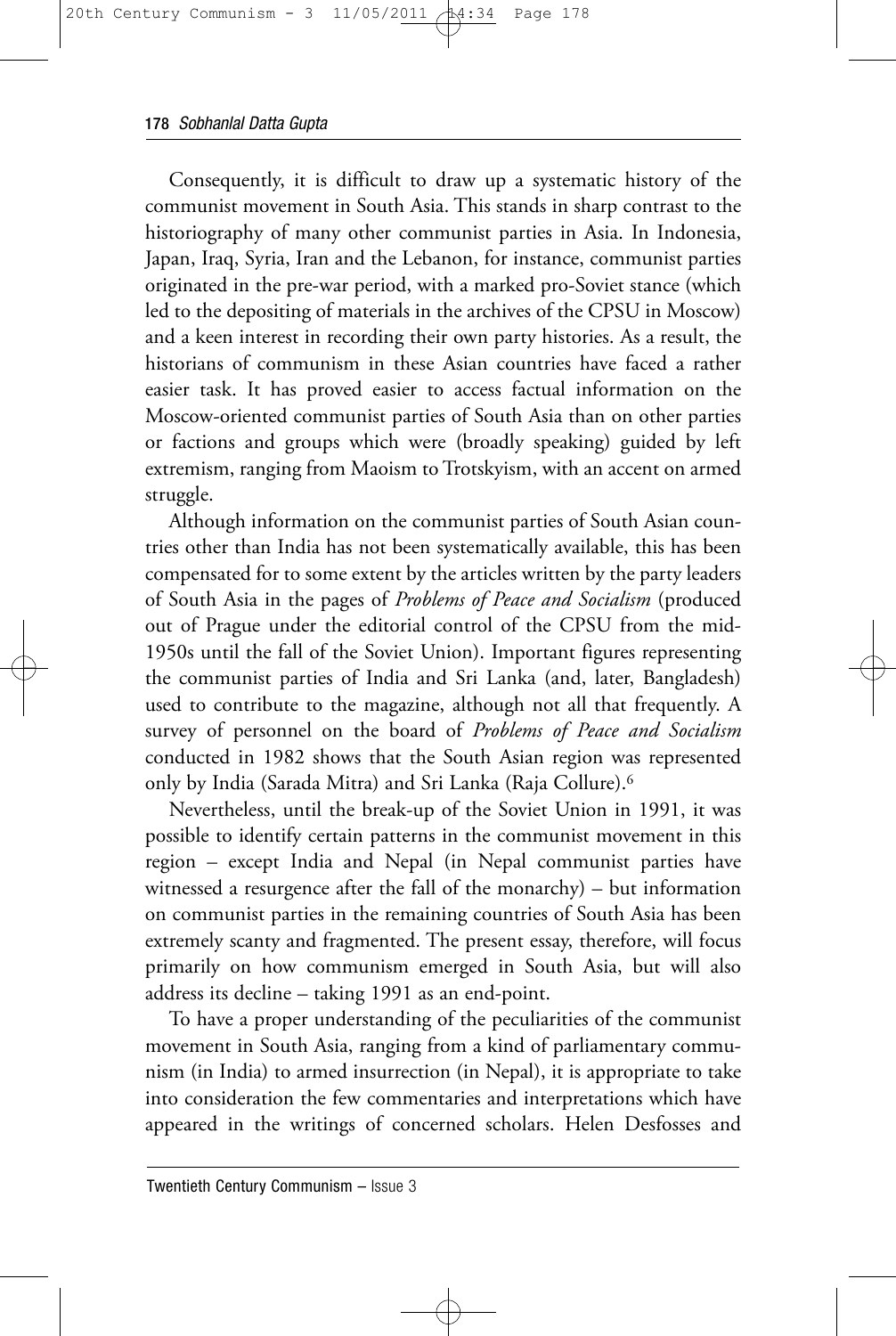Jacques Levesque offer an analysis relevant to an understanding of the popularity of the appeal of socialism in the third world, and thereby in South Asia too. While communist parties have always projected the vision of a developed and modern society, Desfosses and Levesque suggest, they have presented this understanding in a framework opposed to the capitalist road to modernity and its associated evils – namely, inequality, injustice and exploitation. To avoid iniquity, economic development has to involve the masses. This argument has remained central to the work of the communist movement in South Asia, and is reflected in a shared emphasis on mass mobilisation, especially of the peasant masses.<sup>7</sup> Consequently, it is plausible, as some scholars contend, that it was the Leninist interpretation of marxism (with its focus on imperialism, seizure of power and the organisational principles of mass mobilisation) rather than the sophistications of marxist philosophy which informed the development of communist parties in Asia. In a region marked by the limited development of capitalism, Asian revolutionaries have thus been guided by an activist temper rather than by the philosophical concerns of theoretical marxism.8 This approach is particularly strongly reflected in the outlook of the communist parties of the less developed regions of South Asia (such as Nepal and Bangladesh), where the development of capitalism has been particularly limited.

In fact, Robert A Scalapino, in his pioneering work on Asian communism, goes to the length of suggesting that although communism in Asia originated with intellectuals like M N Roy and Ch'en Tu-hsiu in India and China, eventually they had to make way for activist leaders like Mao and Ho Chi Minh. This proposition, however, appears hardly tenable, since this intellectual-activist divide is hardly a convincing one for marxist revolutionaries of any genre. But his other observation, that although the Asian communist parties were guided by the outlook of proletarian internationalism it found little echo amongst the rural masses (its appeal being confined to the urban pockets), is much more persuasive.<sup>9</sup>

In Asia this brings into focus another related issue – namely, marxism's negotiation with the issues of nationalism, ethnicity, localism and religion. In South Asia, for instance, nationalism has been generally suspect in communist eyes, although in China, Vietnam and Korea tactical use has been made of the ideology of nationalism in efforts to promote the cause of anti-colonialism. Similarly, such sensitive issues as ethnicity and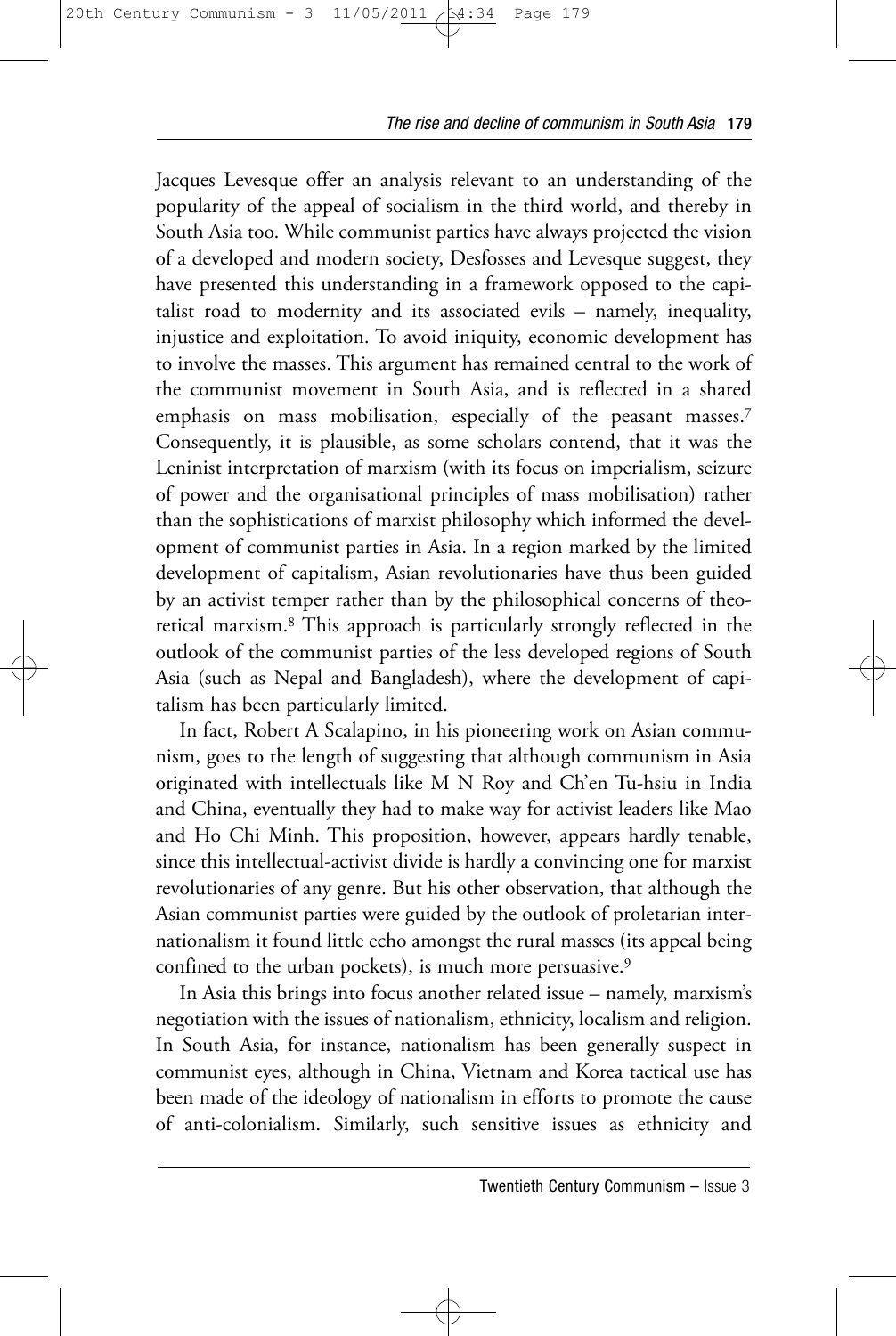religion have engaged the attention of communist parties in Sri Lanka, Bangladesh and India. The study of communism in South Asia is, therefore, a fascinating as well as a complex exercise.

# Pakistan

The Communist Party of Pakistan (CPP) was formed in 1948, the year following the formation of Pakistan. It had originally been a section of the Communist Party of India, with Sajjad Zaheer as the general secretary. From the very beginning the party was a victim of severe persecution, prompted by its promotion of a strategy of armed insurrection. In a backward agrarian country like Pakistan, the emphasis was on agrarian revolution against landlords and the appropriation of large landholdings, together with opposition to US economic and military control over Pakistan. In 1951 the ruling authorities of Pakistan arrested the top leadership of the CPP, including Zaheer, amidst claims that the party was involved in a conspiracy with a group of army officers (known as the Rawalpindi plot) to overthrow the government and set up a revolutionary order. Although eventually the CPP joined the parliamentary mainstream, parliamentary democracy was short-lived in Pakistan (as was the period of the CPP's legality). Even though the CPP returned four of its candidates to the East Pakistan segment of the legislative assembly, the party was banned in 1954 and operated clandestinely for a long period. Repeated spells of military rule in Pakistan's political life reinforced the party's underground position.

After the emergence of Bangladesh in 1971, the CPP's erstwhile stronghold in East Pakistan was gone, and the party's activities became limited primarily to the Sind province of West Pakistan, amidst continued persecution. In an interview given by Jam Saqi, former secretary of the CPP central committee, to *Problems of Peace and Socialism* in 1990, it was disclosed that the party's main agenda was to fight against authoritarianism, manifest in the overwhelming presence of the army in the political life of Pakistan, and to wage a consistent fight for democracy. This strategy explains the CPP's support of the Pakistan People's Party (PPP), formed in 1967 by Zulfiqar Ali Bhutto; it was the only major political force with a mass base, and opposed to military rule, despite many of its other political weaknesses, such as its policies towards the landed gentry and the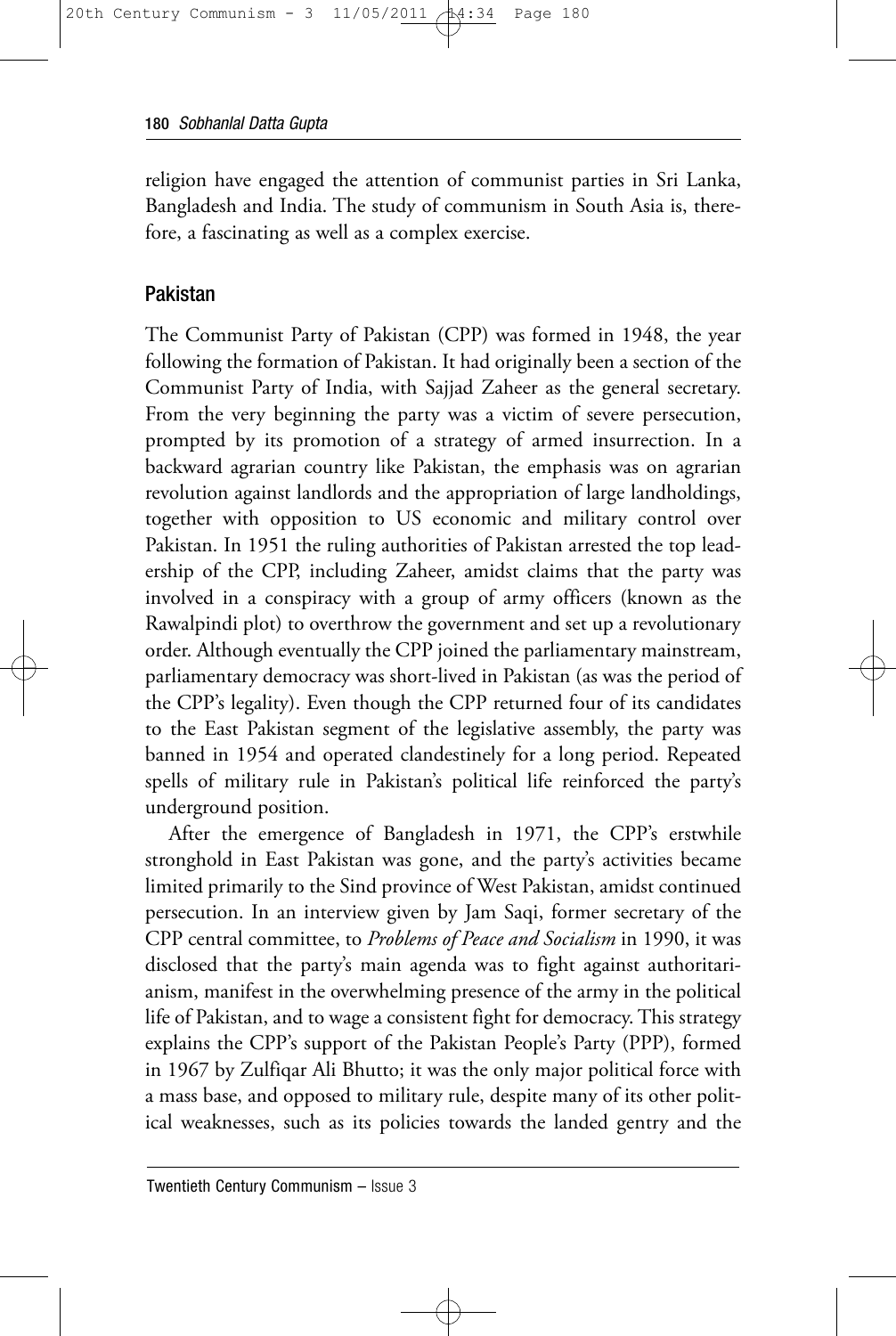vague slogan of 'Islamic socialism'. In 1986 the ban on the CPP was lifted, which allowed it a comparatively larger space, but repression continued unabated. In this interview it was also made clear that the CPP was sharply opposed to religious fundamentalism in Pakistan, although, significantly, Saqi also suggested that Islam contains certain progressive and democratic elements which can be harnessed in the party's fight for the cause of the toiling people.10

But in Pakistan today communists do not constitute a homogenous bloc, with the fragmentation process originating in the historic split in international communist movement. It is a conflict between those who adhere to maoism/stalinism on the one hand and those who are anti-stalinist and adherents of trotskyism on the other. While the first position is represented by the Communist Mazdoor Kisan Party (CMKP), the exponent of the second viewpoint is the Labour Party of Pakistan (LPP). Both parties have come out with their respective versions of the history of the Left in Pakistan, but with sharp differences of interpretation. In reply to an article 'The Left in Pakistan: A Brief History', by Farooq Sulheria in 1999, a supporter of the LPP criticised the CMKP, pointing to its failure to emerge as the spokesman of the toiling masses, because of its stalinist and maoist moorings.11 In September 2001, the CMKP produced a lengthy rebuttal, authored by Taimur Rahman (secretary of the Punjab unit), refuting the allegations and accusing the LPP of reformist illusions about the PPP. In contrast, Rahman portrayed the CMKP (formed in 1995 following the union of the Mazdoor Kisan party [a Maoist current which emerged from the breakup of the CPP] and a group of CPP supporters) as the true inheritor of the once powerful CPP.12

On the basis of the available materials, both parties' formal adherence to marxism is incontestable. The CMKP proclaims that the party's idea of a revolution rests on four foundations, namely: Thought (*Sooch*); Solidarity (*Itihad*); Organisation (*Tanzim*); and the Workers and Peasants System (*Mazdoor Kissan Nizam*). Each of these elements has four components:

Thought:

- a) Capitalism creates Inequality;
- b) Revolution not Reform;
- c) Workers are the Vanguard;
- d) Inevitable Victory;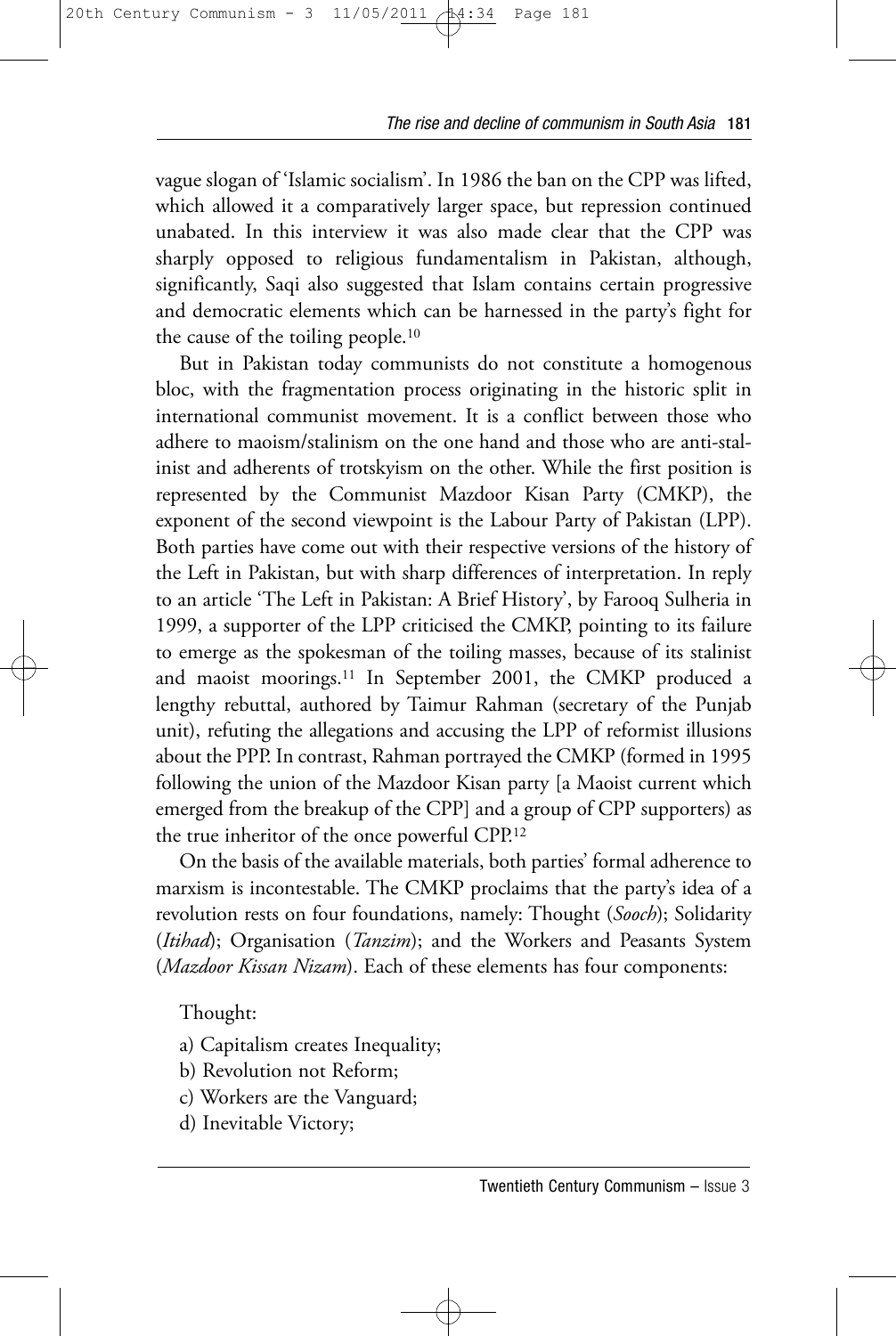Solidarity:

- a) National Question;
- b) Religious Question;
- c) Worker Peasant Alliance;
- d) Internationalism;

Organization:

- a) Vanguard;
- b) Organized and Disciplined;
- c) Highest and Connected;
- d) Democratic Centralism;

Workers and Peasants System:

- a) Workers' and Peasants' Power;
- b) Elimination of Feudalism;
- c) Democratic Freedoms;
- d) Planned Economy.

While calling for an alliance of all democratic classes, the CMKP has identified the following as enemies and friends.

Enemies: civil military bureaucracy; big capitalists; feudal lords; Friends: workers and poor peasants.

As regards the middle class, middle peasants, national capitalists and rich peasants, the party aims at neutralising them. Particularly significant is the CMKP's understanding of the religious question, especially its slogan for fighting religious fundamentalism and national chauvinism – the unity of workers of all religions to fight the rich – and its the proclamation that the idea of nation and nationalism is irrelevant for the workers and their struggle.

The LPP is a more recent political formation; its inaugural congress was held in 2001 where its main slogan was that of 'left unity' of all parties and groups in Pakistan in order to fight the military regime. Interestingly, although ideologically it is quite close to trotskyism, it appears that for the sake of left unity it is not an affiliate of the Fourth International.<sup>13</sup> In early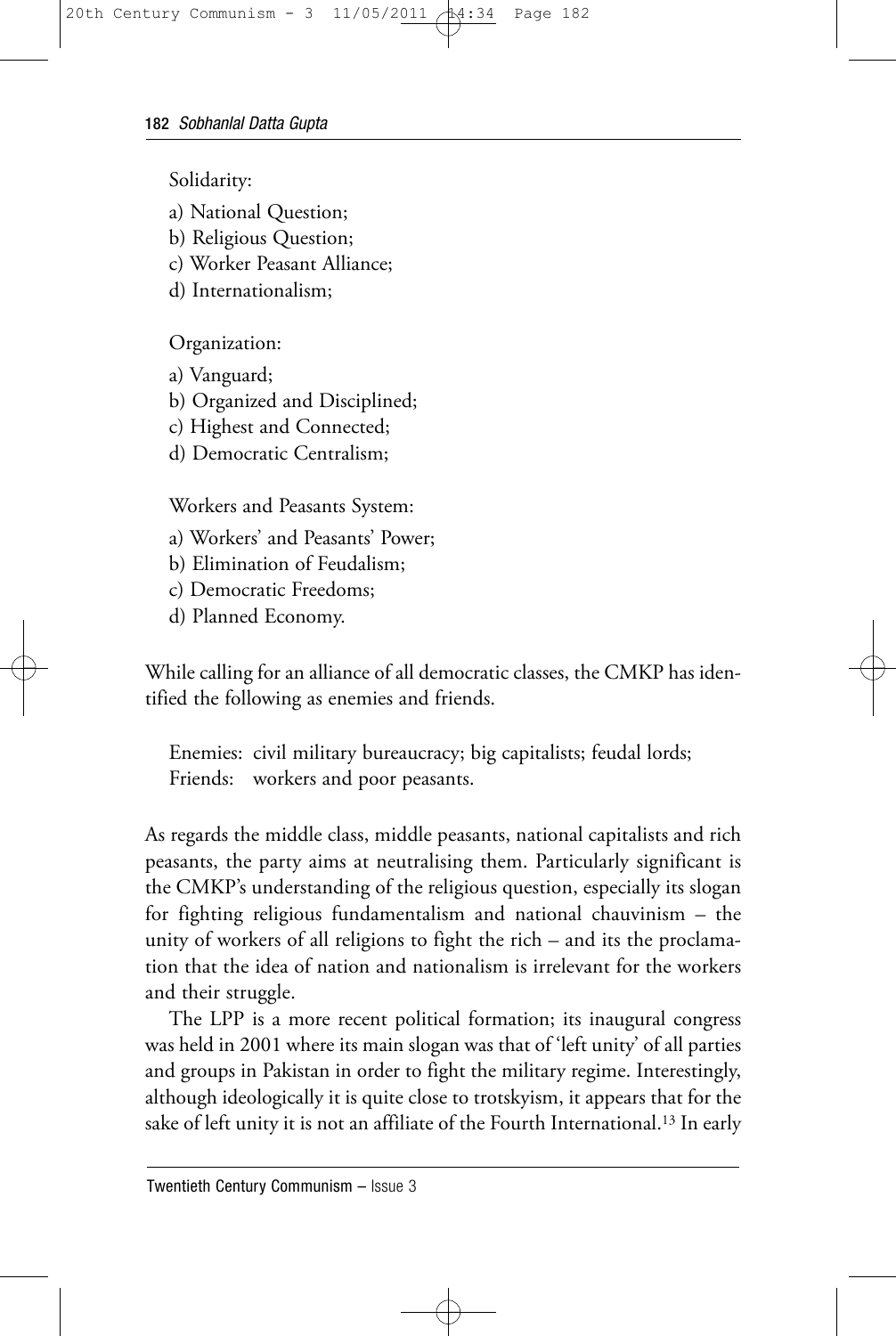2002, the LPP called for a socialist electoral alliance and warned against religious fundamentalism. In a significant development, in demonstrations organised against the Government in mid-2002 the LPP and the CMKP (together with other left groups and parties) formed a united  $h$ loc.<sup>14</sup>

# Bangladesh

The history of communism in Bangladesh is of rather recent origin. The emergence of sovereign Bangladesh, following the revolt against Pakistan by the Bengali-speaking people living in East Pakistan in 1971, initially led to communist activity continuing under the auspices of the Communist Party of Pakistan (CPP). The subsequently formed Communist Party of Bangladesh (CPB) invested significant political hopes in the country's first secular and nationalist government under Mujibur Rahman. While extending support to the new government, controlled by the Awami League (as the biggest nationalist party of Bangladesh with a true mass appeal), the CPB set out its own agenda, which called for agrarian reforms, a firm policy of non-alignment and anti-imperialism, and nationalisation of the major resources of the country.

The CPB's support for the Awami League government was endorsed in its second congress in 1973, but later became a matter of serious controversy. Although the party upheld and adhered to the Moscow line in the international communist movement (and the CPSU's view of the utility of the 'democratic road' to power), dissident voices on the left questioned whether it was politically correct for a communist party to extend support to a government which was predominantly petty bourgeois in character. Predictably, the pro-Beijing section of the communists in Bangladesh, represented by the National Awami Party (NAP), headed by Maulana Bhasani, spearheaded this opposition. Communism in Bangladesh was thus marked by fragmentation from the very beginning. That the CPB did indeed harbour a conciliatory position in regard to the nationalist government of Sheikh Mujibur Rahman was evident in an interview given by the top leadership of the party to *Problems of Peace and Socialism* in September 1972. In it the leaders stated that they did not rule out the possibility of Bangladesh moving towards a non-capitalist path of development, as the Mujib government had already undertaken a series of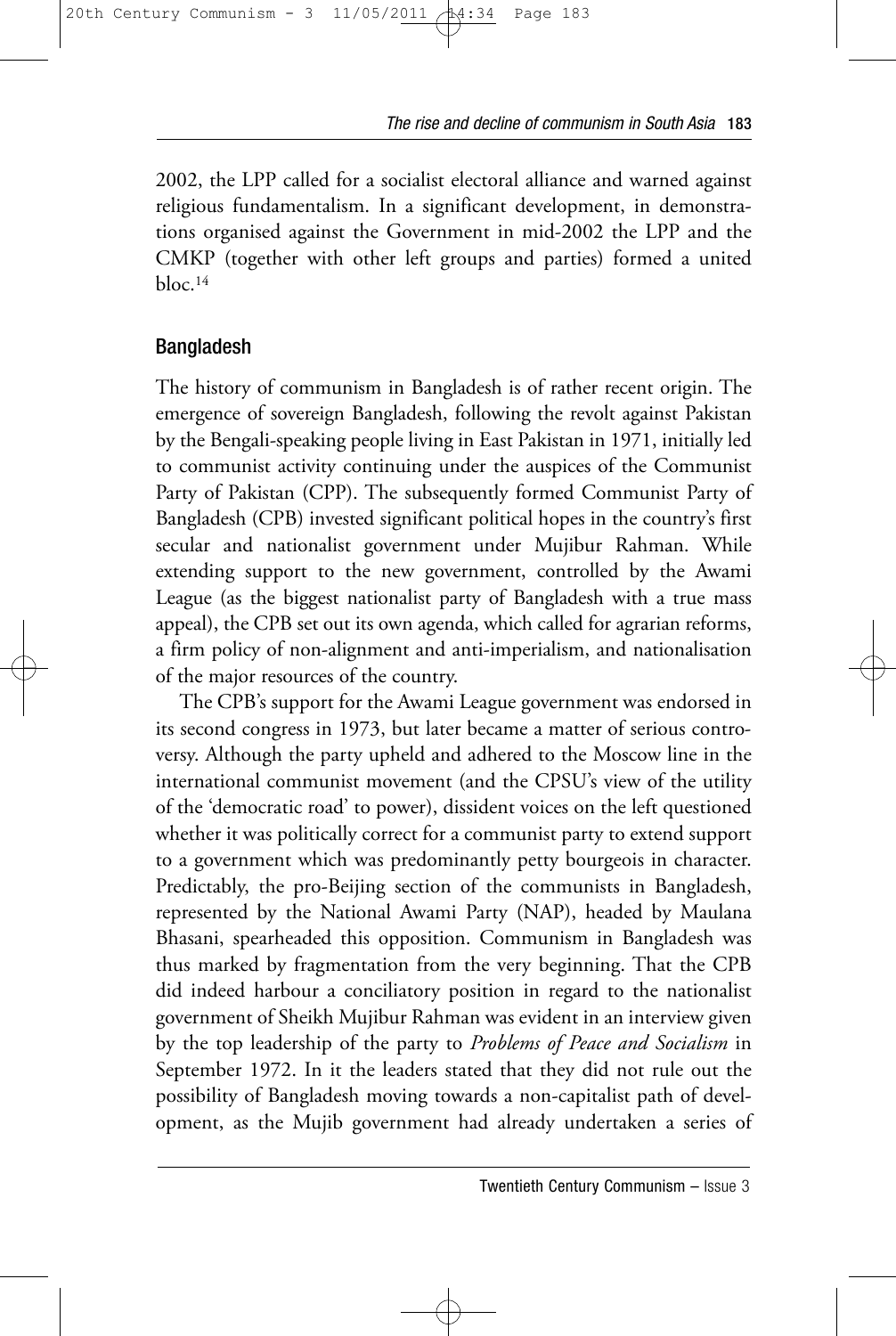progressive steps, including curbing the power of monopoly houses and the interests of the capitalist class.15

Two subsequent developments marked a turning point in the communist movement in Bangladesh. Firstly, at the beginning of 1975, through a constitutional amendment, all political parties were dissolved, and the Awami League and its allies were brought under one single umbrella called the Bangladesh Workers and Peasants Awami League (or BAKSAL), which led to the virtual dissolution of the CPB. Secondly: a few months later, in August 1975, Mujib, his family and a number of his close associates were brutally murdered by a group of army officers. The killings heralded the beginning of a period of unstable military rule and political uncertainty in Bangladesh. Later, despite the return of civilian rule, punctuated by intermittent spells of army control, the communist movement in Bangladesh suffered a severe jolt. The initial ideological divide between the CPB and the NAP now widened further, bringing in new parties and groups, which were by and large left-extremist in orientation, ranging from maoist to trotskyist.<sup>16</sup>

For the CPB the task now became particularly complex, for a variety of reasons. Firstly, the rise of the Bangladesh Nationalist Party (BNP), which championed the cause of religious fundamentalism and extreme rightwing nationalism, allowed it to emerge as the major challenger to the Awami League. Secondly, over the years the reputation of the Awami League rapidly eroded, as it was hit by corruption scandals and apparent defence of vested interests, despite its opposition to the BNP. Consequently, for many ordinary voters in Bangladesh the inevitable choice is between the Awami League and the BNP, with the CPB facing the complex task of opposing them both, although the Awami League is considered the lesser evil of the two due to its secular and apparently democratic face. Thirdly, the CPB's main task is now to forge a united front of all left and democratic parties on a common agenda and future vision for the left. To be more exact, the CPB no longer calls itself a 'vanguard' party in the traditional leninist sense; rather it prefers to act as a catalyst of patriotic unity, a kind of 'motive force for positive change, but not a vanguard superior to everyone else', as the general secretary of the CPB proposed in 1989.17

On 24 February 2003 Manzurul Ahsan Khan, President of the CPB, while speaking at the Seventh Congress of the Communist Party of Nepal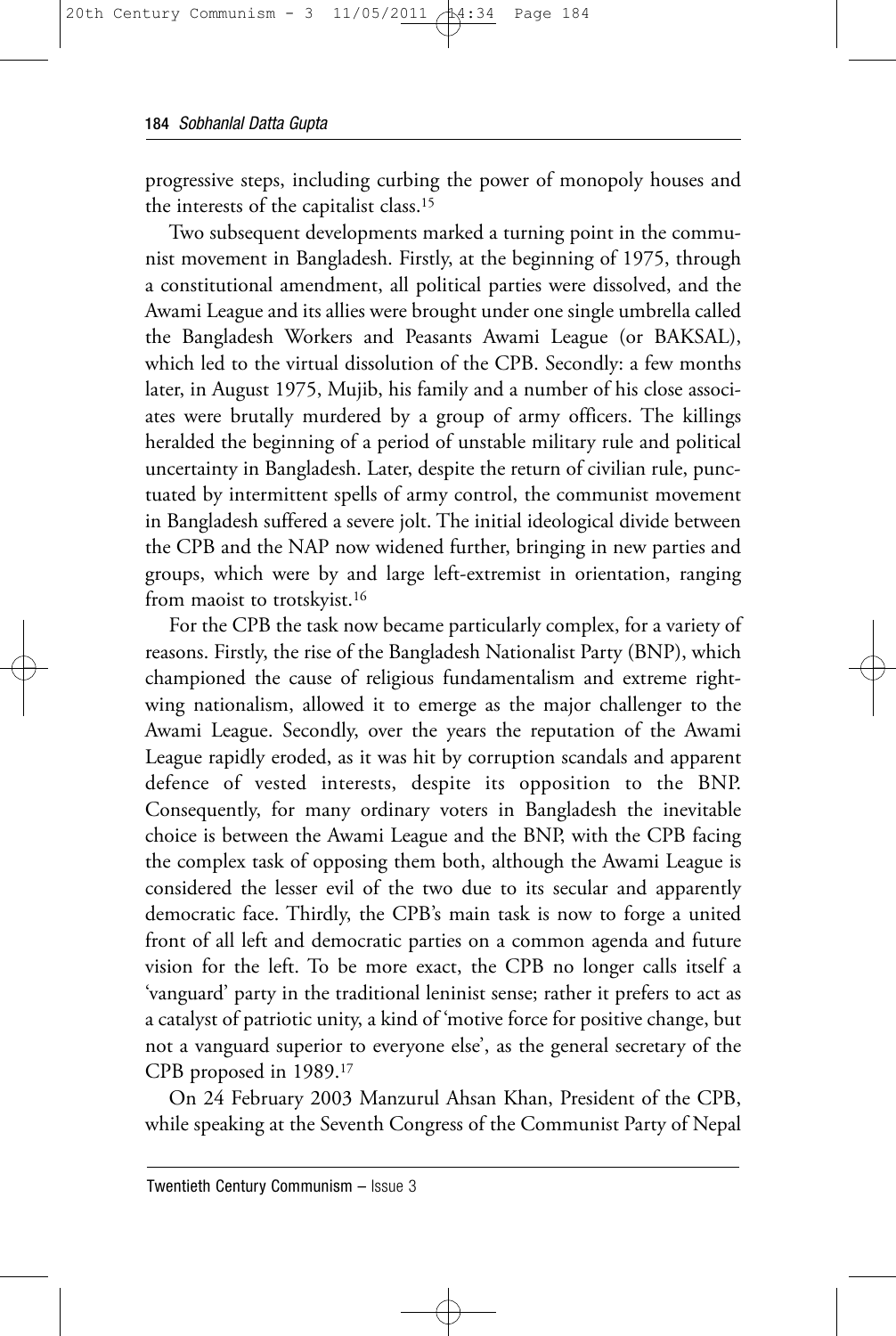(United Marxist-Leninist), identified the following as the three main dangers threatening Bangladesh:

- US hegemony and their collaborators, namely, the reactionary and religious communal forces who opposed the independence struggle of Bangladesh in 1971;
- The danger of autocracy and disruption of the democratic process initiated after the victorious united mass movement in 1990;
- Poverty and extreme pauperisation due to the policy of ruthless exploitation and plunder pursued by the ruling class;

Responding to these challenges, however, is an uphill task, since extreme fragmentation and splits within the left in Bangladesh make it difficult to arrive at a consensus; the central divide being between mass politics and insurrectionary politics (the latter approach being espoused by a host of left-extremist parties, factions and groups).

While the gradual erosion of the CPB is certainly partly to be attributed to circumstantial factors, as outlined above, the party's own faulty subjective understanding of the situation after the emergence of Bangladesh in 1971 provides the key explanation. In 1980, in a rare selfcritical assessment of the party, CPB secretary Rahman pointed out quite candidly the mistakes made by the CPB in its assessment at an international scientific conference in Berlin, held under the auspices of the Socialist Unity Party of Germany (SED) and *World Marxist Review* (*Problems of Peace and Socialism*). Rahman conceded that when it was engaged in forging unity with the Awami League and other like minded parties, the CPB underestimated the importance of struggle against their negative aspects and petty bourgeois limitations. Mujibur Rahman's role was viewed from a non-class angle, as he was assessed as being above his class: he was considered a national hero, a leader of the liberation struggle of Bangladesh, without any consideration of his national bourgeois position and leanings. The CPB secretary also acknowledged that the party's struggle against the tendency to curb or restrict democratic rights and institutions had not been properly waged. In addition, the CPB's acceptance of the BAKSAL eroded the vital independent role of the party, which should have been afforded greater emphasis.18 Rahman's assessment of the CPB's shortcomings provides a credible assessment of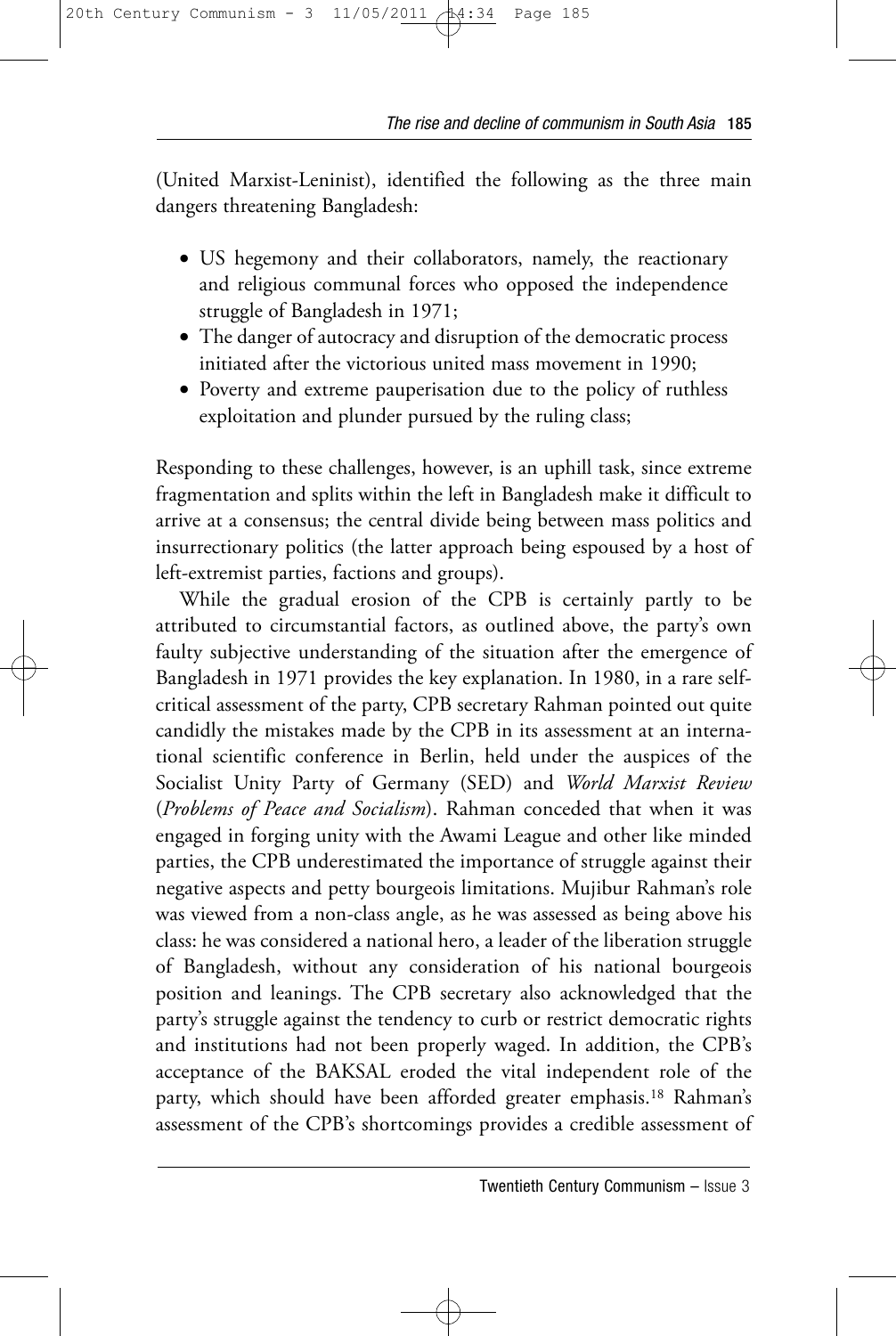why, despite its initial promise, the party experienced erosion and retrenchment.

#### **Nepal**

The history of communism in Nepal, too, like that seen in Pakistan and Bangladesh, is marked by violence and repression. In Nepal, the main focus of the communists has been the struggle against autocracy (represented by Hindu monarchy), and the fight to establish democratic government. Nepalese communism has endured a similar experience of fragmentation, bitter factional feuds and major ideological schisms. But the striking difference is that, while in Pakistan and Bangladesh communism has remained a peripheral force, in Nepal it is the communist parties which have over the years emerged as the key players in the nation's political life, despite repeated splits. The study of communism in Nepal, therefore, illuminates a uniquely significant experience within the South Asian communist tradition.

The Communist Party of Nepal (CPN) was formed in September 1949 in Calcutta by a small group led by Pushpa Lal, who headed a core group of anti-Rana (the Nepal monarch) activists operating from India. The party secured legal status in 1956 but eventually it was banned, after a move by a section within the party to adopt insurrectionary tactics. The fortunes of the communist movement changed, following the adoption of parliamentary democracy in Nepal in the 1990s, bringing to an end decades of the party-less *panchyayat* system. This advance was the result of mass struggles conducted by as many as seven ideologically-divided communist parties and groups. Together they played a truly glorious role in mobilising the popular struggle for democracy; successfully overcoming their political differences and, in 1990, organising the Jana Andalan (People's Movement) under the rubric of a united front. By this time the communists were (in broad terms) divided into the Communist Party of Nepal (Marxist) (CPN[M]) and the more militant Communist Party of Nepal (Marxist-Leninist) (CPN[M-L]). Following the establishment of the multi-party system, these two groups buried their differences and formed the Communist Party of Nepal (Unified Marxist-Leninist) (CPN[UML]) in January 1991, emerging as the country's main opposition party as distinct from the nationalist Nepali Congress. The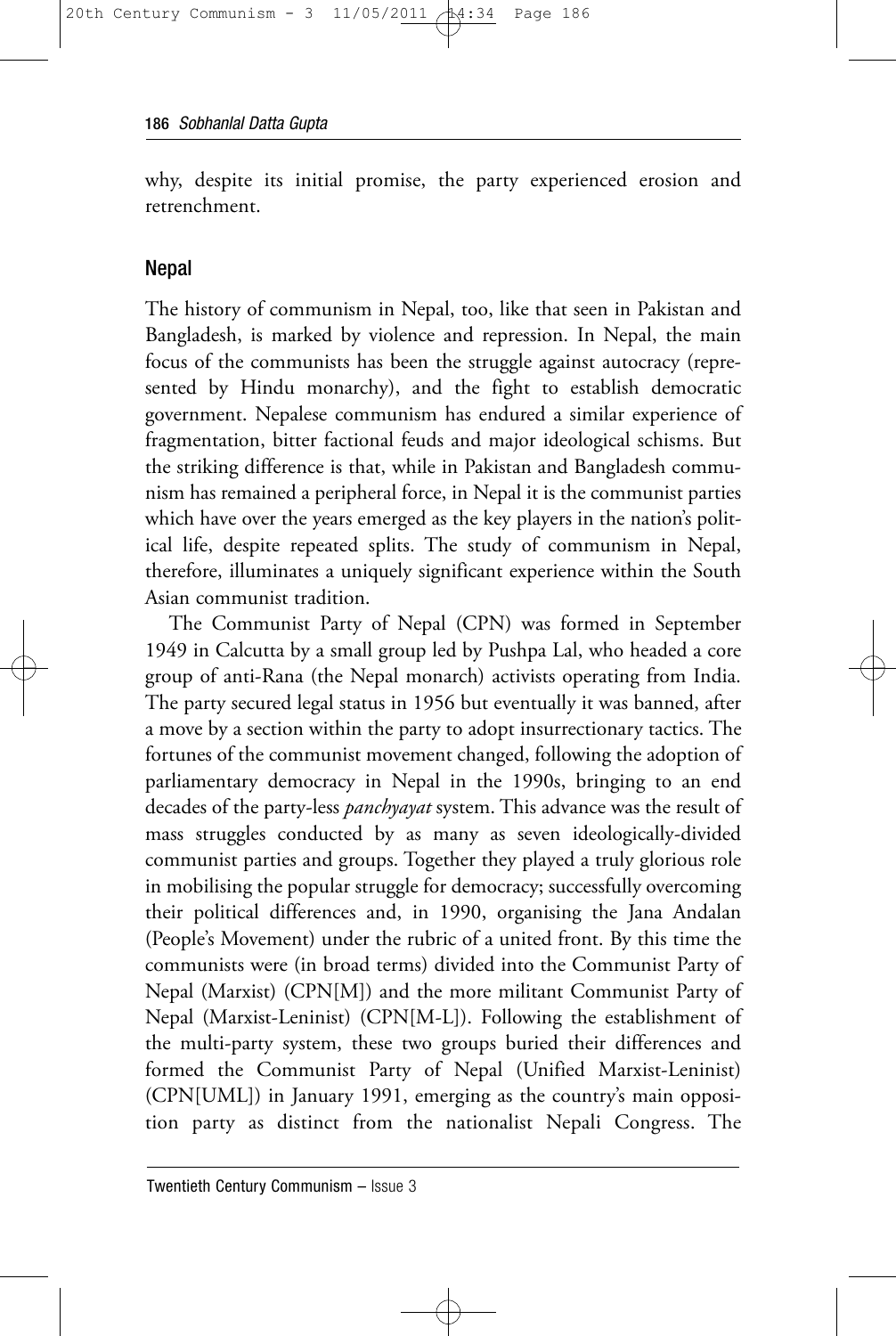CPN(UML) subsequently came to political power on two occasions; first, in 1994, when Man Mohan Adhikari became the country's first communist prime minister at the head of a minority government, and again in 1997 when the CPN(UML), became a partner in a coalition government and the office of the deputy prime minister was secured by the party.

However, what is striking is the rapid growth of the CPN (Maoist) since its formation in 1994. The party has emerged as the key spokesman of the communist left in Nepal in recent times, posing a major challenge to the CPN(UML). This is explained in large part by the fact that the CPN(UML)'s participation in government compelled it to prioritise the demands of good governance ahead of those of ideology. Being in government, while operating within the constraints of a monarchical system, it proved difficult for the CPN(UML) to address the problems of the rural poor, especially the brutally exploited landless peasants – the key issue in Nepal's social and political life. This neglect posed particular problems for the party because it was this social group which rallied behind the CPN(M), constituting its major support base.19 Beginning in February 1996, agrarian violence began to rapidly spread all over the country; its roots reflecting the strong undercurrent of left extremism within the communist movement in Nepal, with its celebration of armed struggle and support for agrarian revolution, which drew its inspiration from Mao as well as the Naxalite movement in India in the 1970s. The repression of the maoists simply escalated the alienation of the rural poor and increased the isolation of the government, eroding any credibility from its talk of negotiation or dialogue with the rebels.20 For the CPN(M) the turning point came in 2002, when King Gyanendra annulled upcoming mid-term elections, and, three years later, led a royal coup during which he dismissed the government and declared himself the country's supreme leader.

While the king claimed that continuing maoist violence justified the suspension of democracy, his actions increased support for his opponents, especially amongst poor peasants. Consequently, when a seven-party alliance (involving both the Nepali Congress and the CPN(UML)) was formed to oust the king, the CPN(M) joined the front for the restoration of democracy. The king finally succumbed to the people's verdict on 24 April 2006. While there is no question that the Nepalese masses constituted the driving force of this popular struggle, there is little doubt that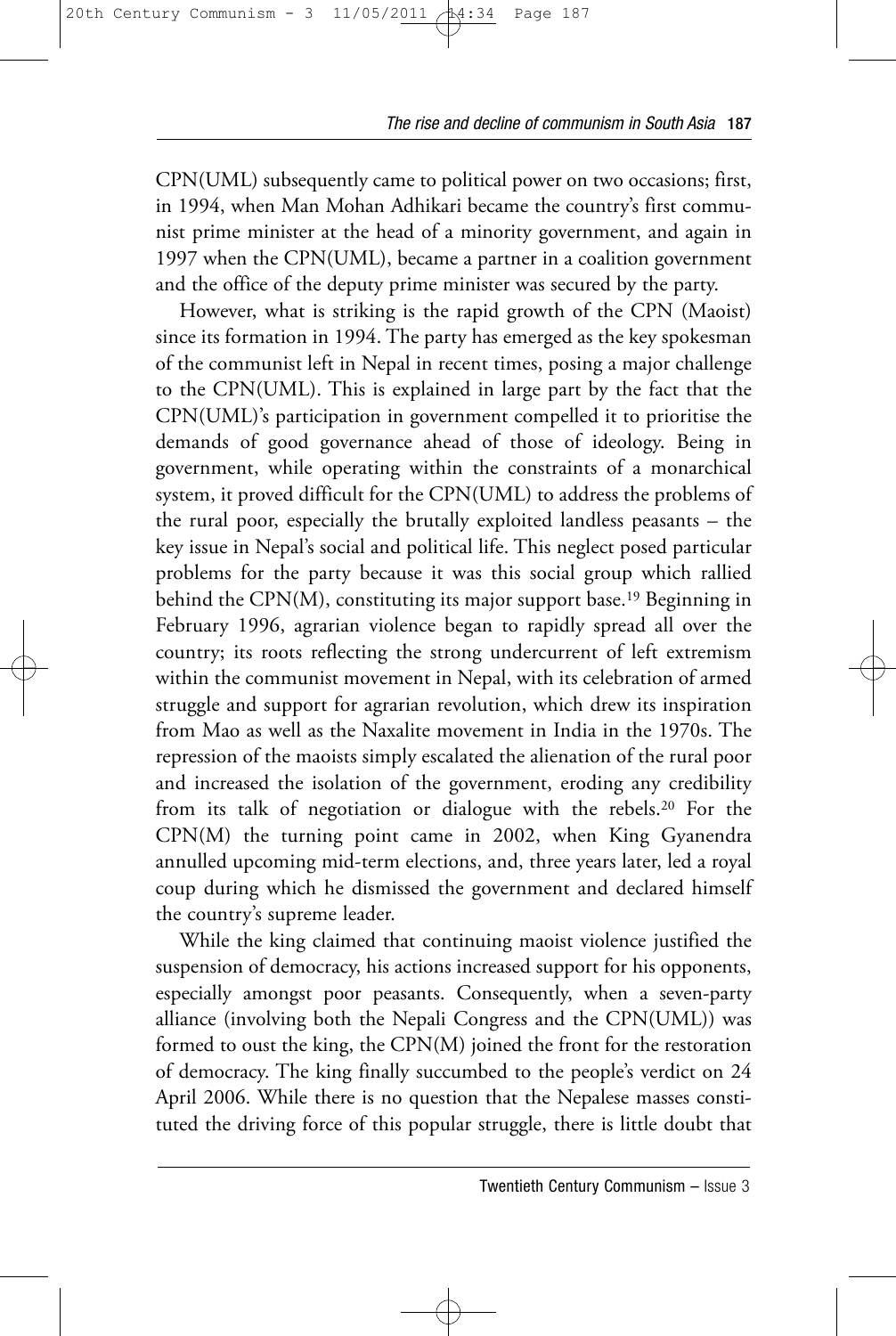the country's maoists played a key role in leveraging the movement's political ambitions. As a result, the CPN(M) was thrust into the forefront of Nepal's politics.

The abdication of the monarchy was a defining moment in the modern political history of Nepal. Its significance is two-fold. On one level it was a political revolution effected through the form of a popular uprising against royal autocracy. This paved the way for the coming to power of a multi-party coalition, resolved to transform Nepal into a genuine republic, beginning with the election of a 601-seat constituent assembly. On another level, republican demands were voiced most vociferously and implacably by the maoists. Indeed, the CPN(M)'s refusal to compromise led to a kind of stand-off between the maoists and some of the partners of the coalition, leading to a delay in the inaugural election for the constituent assembly. However, this intransigence strengthened and deepened the support base of the maoists among the Nepalese masses. Evidence of the resilience of that support is found in the results of the constituent assembly elections of 2008, in which the maoists won 220 out of 575 seats. Since then, however, the political situation has remained extremely complex, as the maoists do not see eye to eye with the CPN(UML) or the Nepali Congress on a number of major policy issues. There have been repeated political conflicts within the ruling alliance and the CPN(M) has quit (albeit temporarily) the coalition on a number of occasions.

The meteoric rise of the CPN(M) in Nepal, with its entrenched base among the poor rural masses, is significant for more than one reason. Initially, in the early 1990s, the maoists had followed the path of a 'people's war', operating underground amidst the context of harsh repression, and expanding its popular base in the process. This in large part contributed to the resounding success of the party in the elections to the constituent assembly, and its recognition as a truly hegemonic force in the country. This confirms the famous Gramscian contention that the 'war of manoeuvre' and the 'war of position' are not, in the long run, mutually exclusive; and demonstrates that advance in the military and the political arenas can be complementary.

The documents of the CPN(M) suggest that the party, despite its 'maoist' label, is strongly critical of the 'cult of personality', in either its stalinist or maoist variants. Within the party there are sharp debates and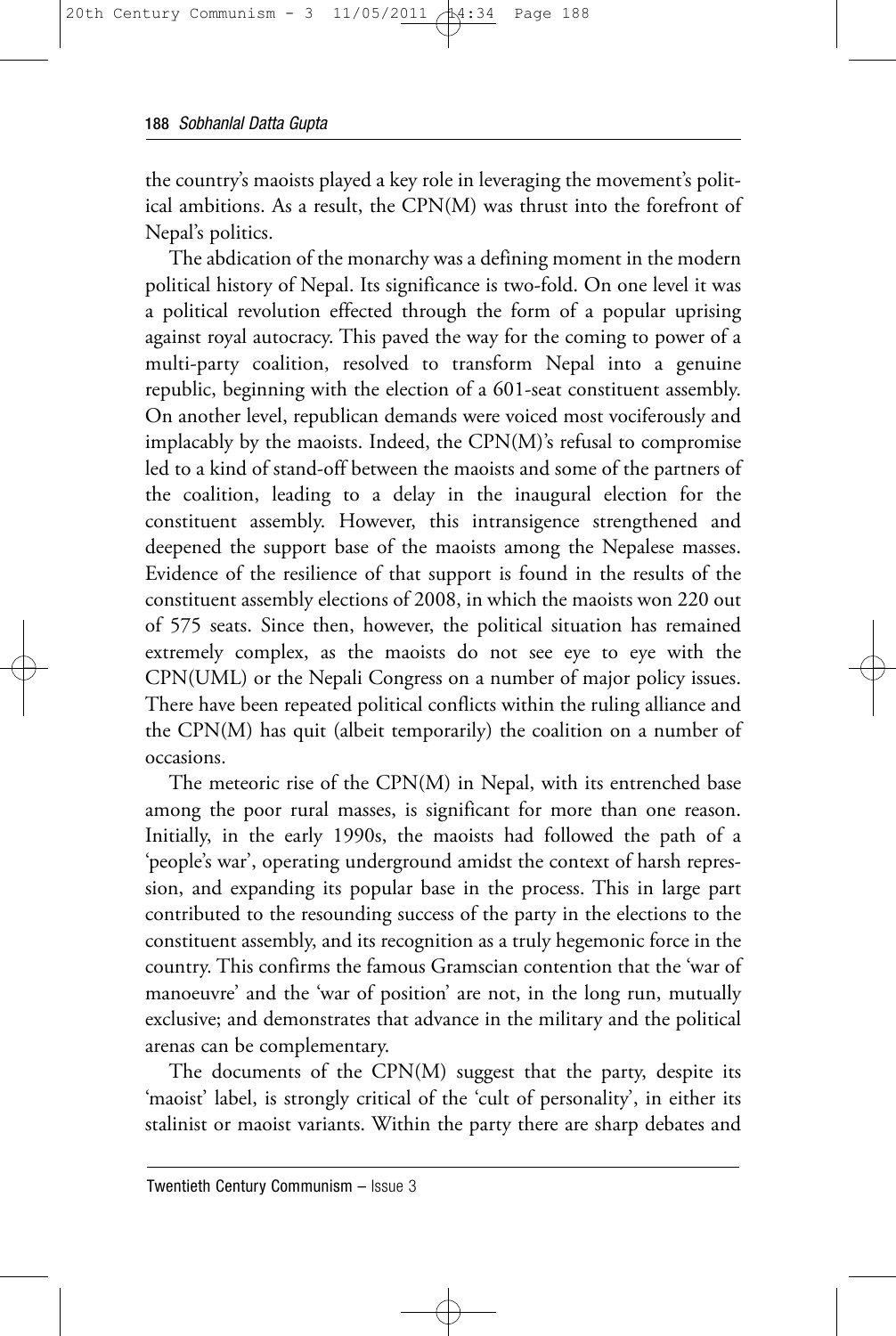differences on a number of issues, but these are circulated and made public. Such a sense of openness is almost unprecedented for a militant and centralised party like the CPN(M), steeped in the traditions of underground struggle. Significantly, and in sharp contrast with its earlier 'revolutionary' aspirations, the CPN(M) recognises that it is a part of the national mainstream in Nepal's political life, and now values highly the importance of democracy and the multi-party system.<sup>21</sup>

#### India

Communism in South Asia began its journey from India – the only country in this region where communism was born during the Comintern period (as early as 1925, in fact; although prior to that, in 1920, on the initiative of M N Roy, a small communist party in the form of a group of exiled Indian revolutionaries had been formed in Tashkhent). The shaping of the communist movement in India, however, has been quite different from the way it has developed in Pakistan, Bangladesh and Nepal. Until 1947, when India became independent, the Communist Party of India (CPI) was rather small, and limited mainly to certain select urban and rural pockets. While in the pre-independence period the party was broadly guided by considerations of anti-imperialist struggle, it was sharply divided on the question of whether to ally with the Indian National Congress (INC), the most important nationalist force in the country. A 'right' trend favoured this alliance; while a 'left' tendency (which believed that the INC, representing the Indian national bourgeoisie, was counterrevolutionary) opposed it. The confusion and disagreement was, however, largely a consequence of the frequent shifts in the Comintern's strategy, which the CPI dutifully followed. The issue of how to orient the party to the INC has remained a continual problematic for the CPI. The split in the CPI in 1964, resulting in the formation of the Communist Party of India (Marxist) or CPI(M), followed by another split in 1969, when a breakaway group of the CPI(M) formed the Communist Party of India (Marxist-Leninist) or CPI(ML) can be explained by reference to this issue.

The complexity of the question, however, lies elsewhere. After independence the CPI accepted the legitimacy of parliamentary democracy, and has operated (unlike the equivalent parties of Pakistan, Bangladesh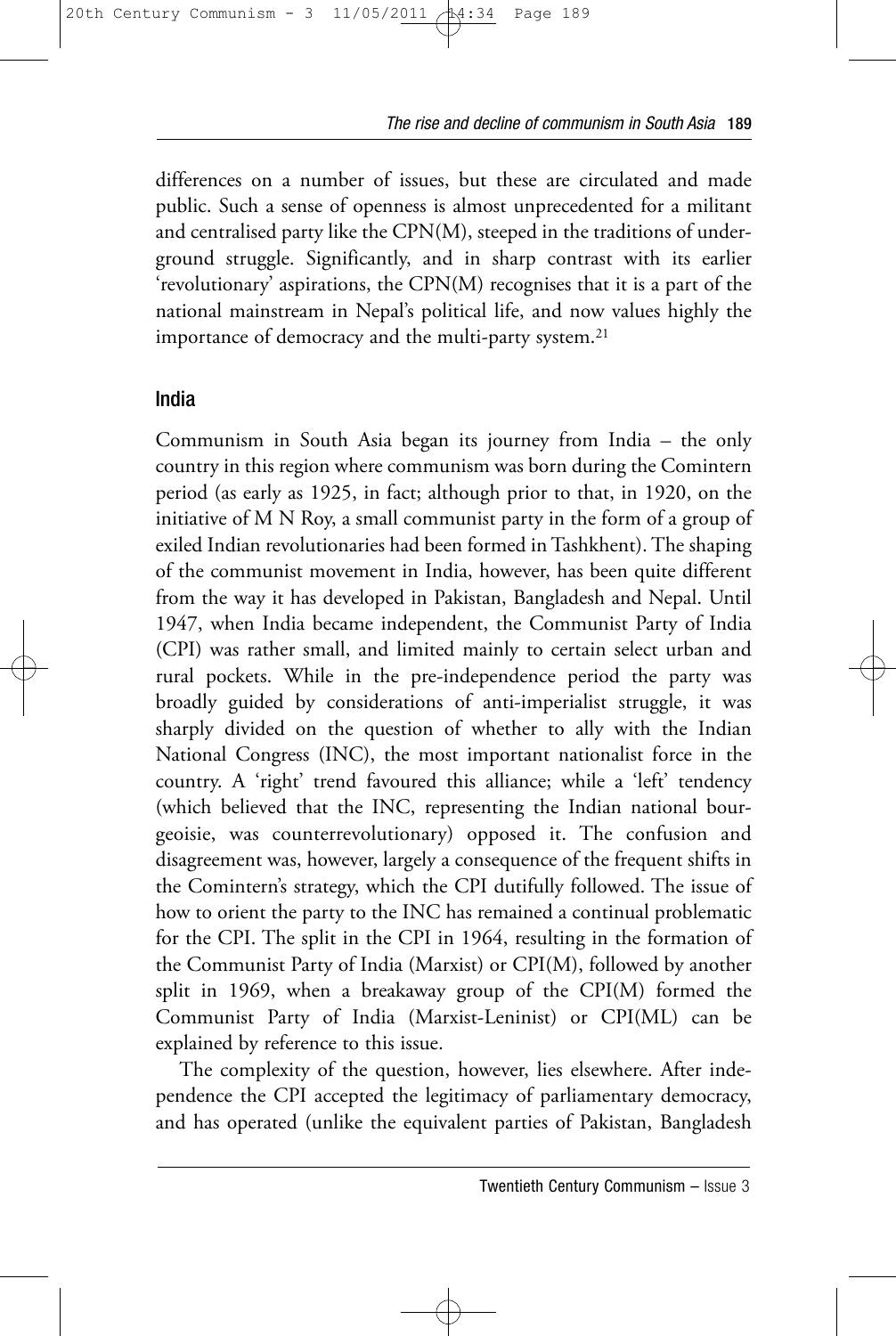and Nepal) as a recognised opposition party within a plural electoral system. Its opposition to the policies of the government has been expressed in parliament, and through agitational activities outside it, all broadly within the framework of legality. In other words, the CPI has never declared war against the Indian state. Left extremism has found it difficult to thrive as a major force in India, and the CPI's advance has confirmed Indian communism's commitment to the parliamentary road.

Within the CPI, until its first split in 1964, there was a trend within the party, influenced by contemporary Soviet thinking, which believed that there was a progressive section within the INC, which was opposed to monopoly capitalism and the representatives of 'right reaction' (meaning the advocates of imperialism and big business). This current argued that through an alliance with this section a national democratic alternative might be formed, able to project a non-capitalist path for the country. This position was contested by the 'left' section in the CPI. Rejecting the idea of alliance with any section of the bourgeoisie, this strand believed that there was no such 'progressive' current within the INC and that the alternative was to advocate a people's democratic revolution to be led by the working class, which would be directed against the INC.

This schism was largely responsible for the break-up of the CPI in 1964, and the 'left' breakaway by the CPI(M). By the late 1960s, as the economic condition of the country worsened, rural unrest and agrarian struggle emerged as a new phenomenon. This paved the way for a further split in 1969, when the more militant section of the CPI(M) opted for a path of armed agrarian struggle, eschewing the parliamentary path entirely. This led to the formation of the CPI(ML), which itself subsequently experienced further fragmentation.

While initially the split in the CPI in 1964 contributed to the growing distance between the CPI and the CPI(M), the assassination of Prime Minister Indira Gandhi in 1984 and the rapid erosion of the INC thereafter created a new situation for the Indian communists, reducing the political distance between them. By 1989 it became clear that the monopoly rule of the INC was over and that India was heading for a non-Congress coalition government in which communists might be able to play a significant role. Ironically, it would prove to be the Bharatiya Janata Party (BJP), the party of Hindu nationalism, which would spearhead the opposition to the Congress rather than the communists. By 1999 it was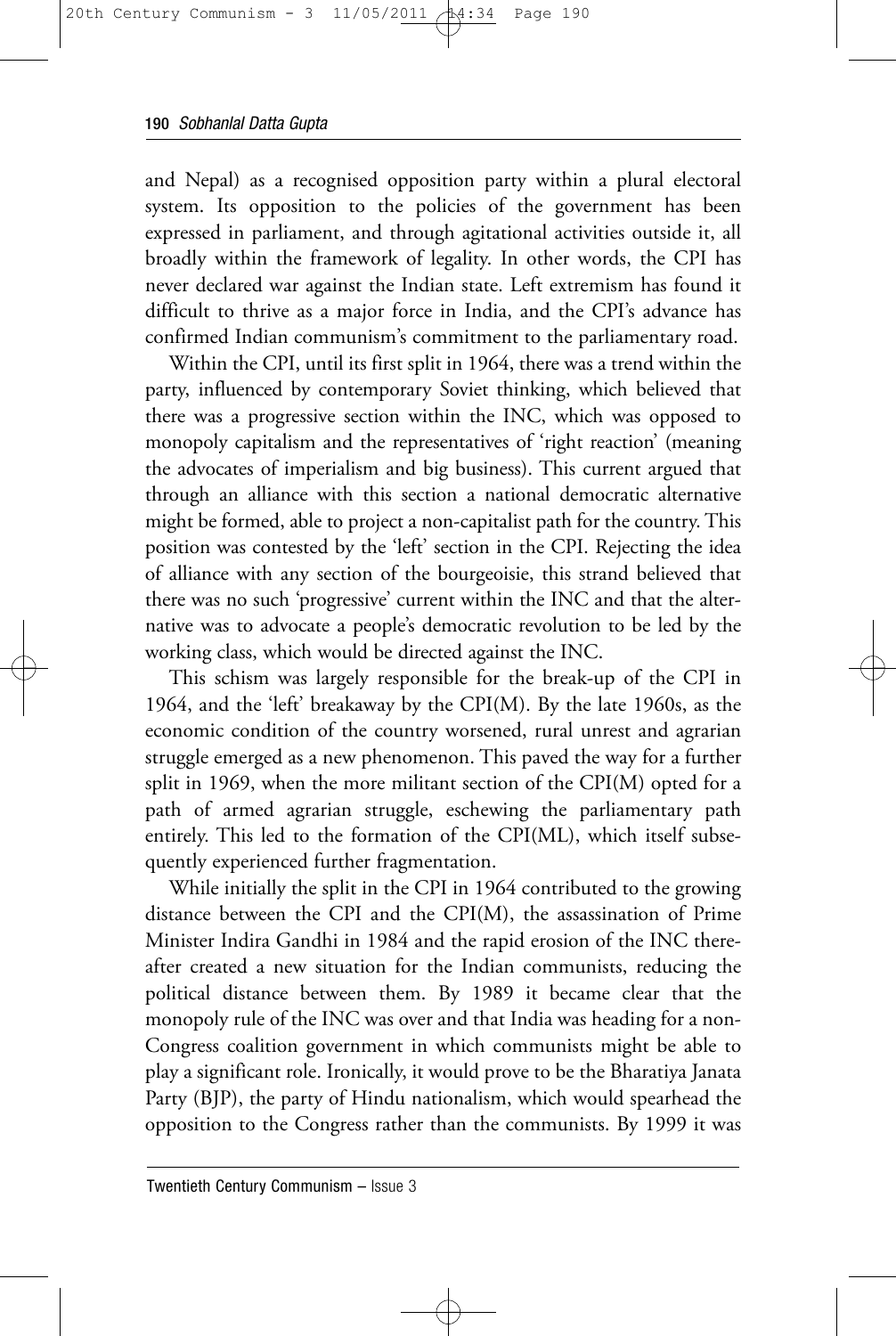the BJP-led coalition which came to power, shattering the hopes of the two communist parties that a new secular and democratic majority might coalesce to pose an alternative to both the INC and the BJP. In 2004, the BJP-led coalition lost the parliamentary election, making way for a new INC-led coalition. This time both communist parties supported the new government, determined to back the INC rather than risk a recurrence of the 'rightist' BJP administration of 1999-2004. In particular, the communists believed that the secular fabric of the Indian state would be safe only under Congress rule.

The rise of the BJP and the advent of the coalition age in Indian politics have thus bridged the divide between the two communist parties to a significant degree. The remaining gap narrowed further when the INC-led coalition again returned to power in 2009, but began to adopt neoliberal and conservative policies in domestic and foreign policy. This led both communist parties to withdraw support from the second INC-led coalition in 2009. The irony, however, is that, while CPI and CPI(M) have almost closed their ranks on all major policy issues, they are not in a position to effectively negotiate solutions to disagreements over questions of religion, caste and ethnicity, which have become the markers of Indian politics today. As a large number of parties have emerged at the regional level proposing solutions to these contentious questions, the communist parties have been compelled to address them (leading ideology to take second place to more pressing tactical and electoral considerations). The threat of marginalisation now facing Indian communist parties may also help to explain why, since the mid-1980s, the study of communism in India has remained such a neglected area of scholarly research. This is a telling commentary on the state of the communist movement in India. When one takes into consideration the fact that Indian communist parties have only been able to (tenuously and temporarily) win elections in the three states West Bengal, Kerala and Tripura, it is clear that their engagement with parliamentary democracy has not yet yielded the desired results.

# Sri Lanka

In Sri Lanka (previously known as Ceylon) the native communist movement has a long history. But from the very beginning communism in this island republic has been characterised by a deep ideological divide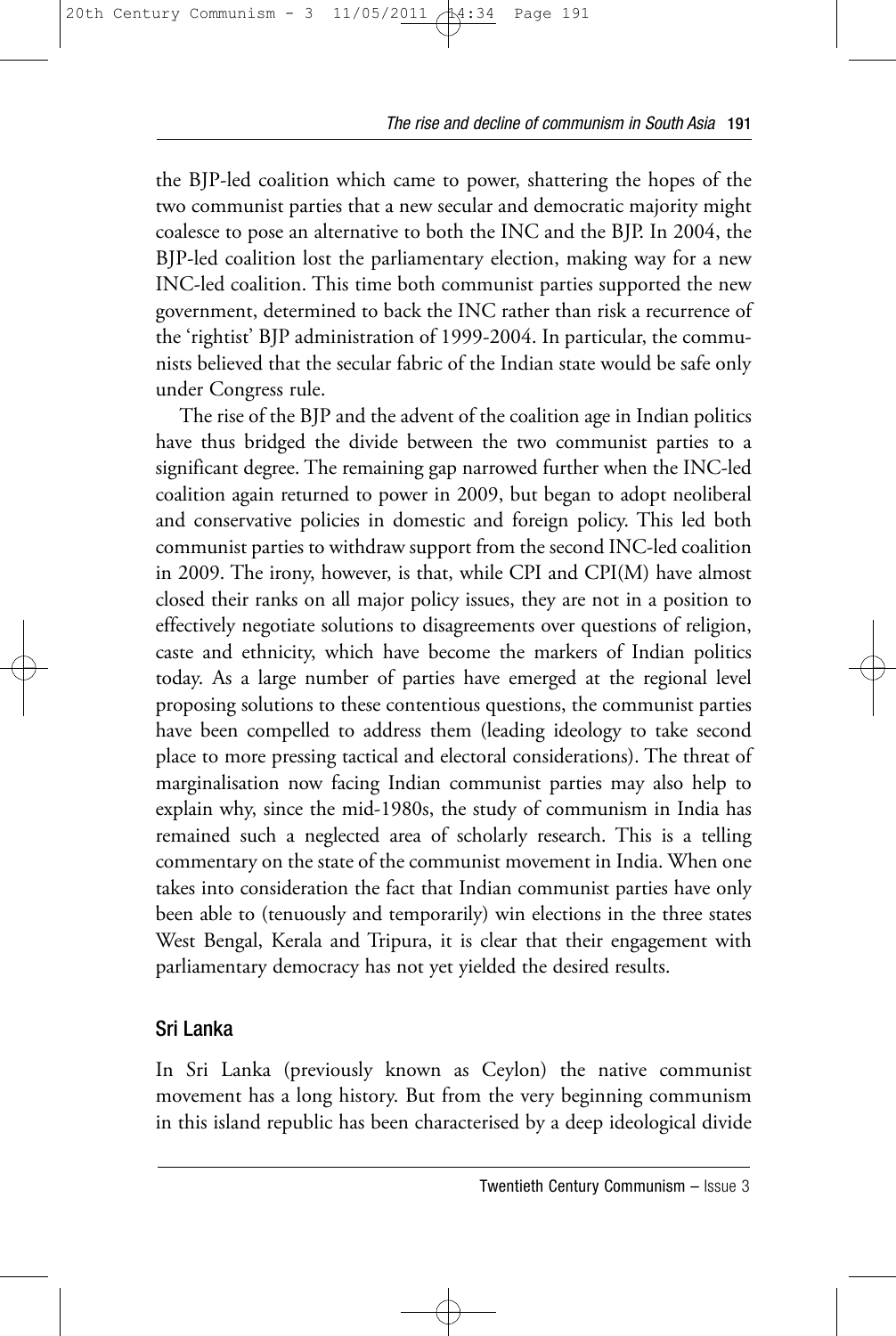between two different currents of marxism. Socialism originated in Sri Lanka with the formation of the Lanka Equal Society Party (LSSP) in 1935 under the leadership of Philip Gunawardena, who was a committed follower of Trotsky and thereby opposed to the Comintern line and stalinism in international communism.22 This position, however, was contested by a small minority group within the LSSP, resulting in their expulsion and the establishment of the pro-Moscow Communist Party of Sri Lanka (LKP) in 1943, with Peter Keuneman as chairman and Raja Collure as the general secretary. The split in the LSSP revealed two different perceptions of the world war. The LSSP opposed the prosecution of the war, urging in its place a struggle to secure the liberation of the country from British rule; a policy which resulted in the severe persecution of party activists. While many of the exiled leaders sought shelter in India, building up links with the followers of Trotsky, the LKP leadership extended support to the British war effort, as did the CPI in India, following the directives of the Comintern.

After India gained independence in 1948, the LSSP experienced growing internal conflicts over the question of whether to join the government of the social democratic Sri Lanka Freedom Party (SLFP) which took power in 1951. In comparison the LKP fared marginally better, at least from an organisational point of view, although it underwent a split in 1964 between the pro-Moscow and the pro-Beijing factions. Just as in India, after the rise of the BJP, the communist parties have decided to lend support to the Congress. In Sri Lanka, as well, the strategies of the LSSP and the LKP have been guided by the presence of two major nationalist parties of the country; namely the centre-left and the moderate SLFP and the more conservative United National Party (UNP). For the LSSP and the LKP what has followed has been a cycle of building an alliance with the SLFP against the UNP and then of breaking them; and of joining the government and then withdrawing from it. The LKP, in particular, has systematically advocated the idea of a national democratic front to contain the UNP and its policies.<sup>23</sup>

For the left in Sri Lanka the rise of the People's Liberation Front (JVP) in 1964 complicated the political terrain. Its main agenda was to drive out the Tamils from Sri Lanka, who had come to the island from India long ago in search of employment in the plantations. Around the slogan 'Sri Lanka for the Sinhalese only' the JVP launched an anti-government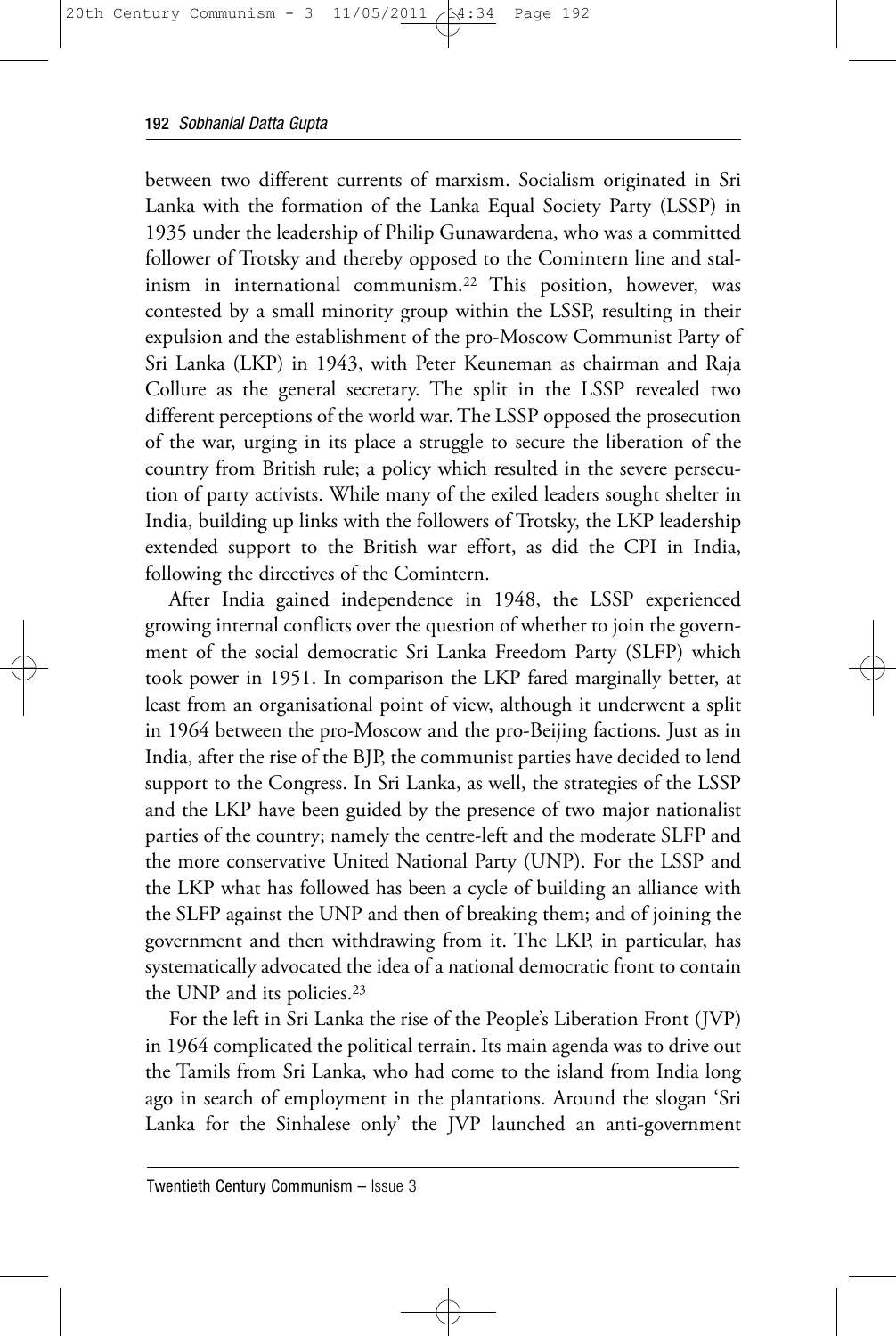campaign and encouraged anti-Tamil riots. The JVP was held responsible for a series of acts of violence, including acts of assassination, a number of attempted killings and an abortive army coup. After stirred up strong anti-Tamil feelings among the Sinhalese majority, the JVP was finally banned in 1971. It regained legal status in 1977, was banned again in 1983, and legalised for a second time in 1988. By 1989 most of its leaders had been detained or killed. Efforts to minimise the anti-Tamil sentiments amongst the Sinhalese majority remained a major concern for Sri Lankan communists. The LKP took the consistent and principled position that the Sinhalese majority must accept the rights and freedoms of the Tamil minority as an ethnic group.24 In Sri Lanka, as in India, the course of mainstream communism has ultimately been shaped by the question of how best to negotiate the challenges posed by bourgeois nationalism, however moderately or conservatively such a politics has manifested itself.

The future of communism in South Asia, as the review has shown, is far from certain. In India and Sri Lanka, communism has reached something of an impasse on the road to parliamentary advance. In Pakistan and in Bangladesh bitter factionalism and splits have severely eroded the cause of communism. In most of the region, political spaces previously occupied by communists have been taken over by other parties, as the ability of class-based politics to explain the complex social realities of modern South Asia has sharply decreased. Communists continue to be divided on the question of how to deal with the nationalist bourgeoisie in countries like India and Sri Lanka. It seems all too likely that the inability to reach a consensus on the key political issues confronting the parties of this region will continue to hamper the evolution of communism in South Asia.

#### Notes

- 1. Helen Desfosses and Jacques Levesque (eds.), *Socialism in the Third World*, New York: Praeger, 1975; articles by Wilson and Heeger.
- 2. Robert A. Scalapino (ed.), *The Communist Revolution in Asia*, Englewood Cliffs, NJ: Prentice-Hall, 1969.
- 3. Saul Rose, *Socialism in Southern Asia*, Oxford: Oxford University Press, 1959.
- 4. Colin Mackerras and Nick Knight, *Marxism in Asia*, New Delhi: Select Book Service Syndicate, 1986.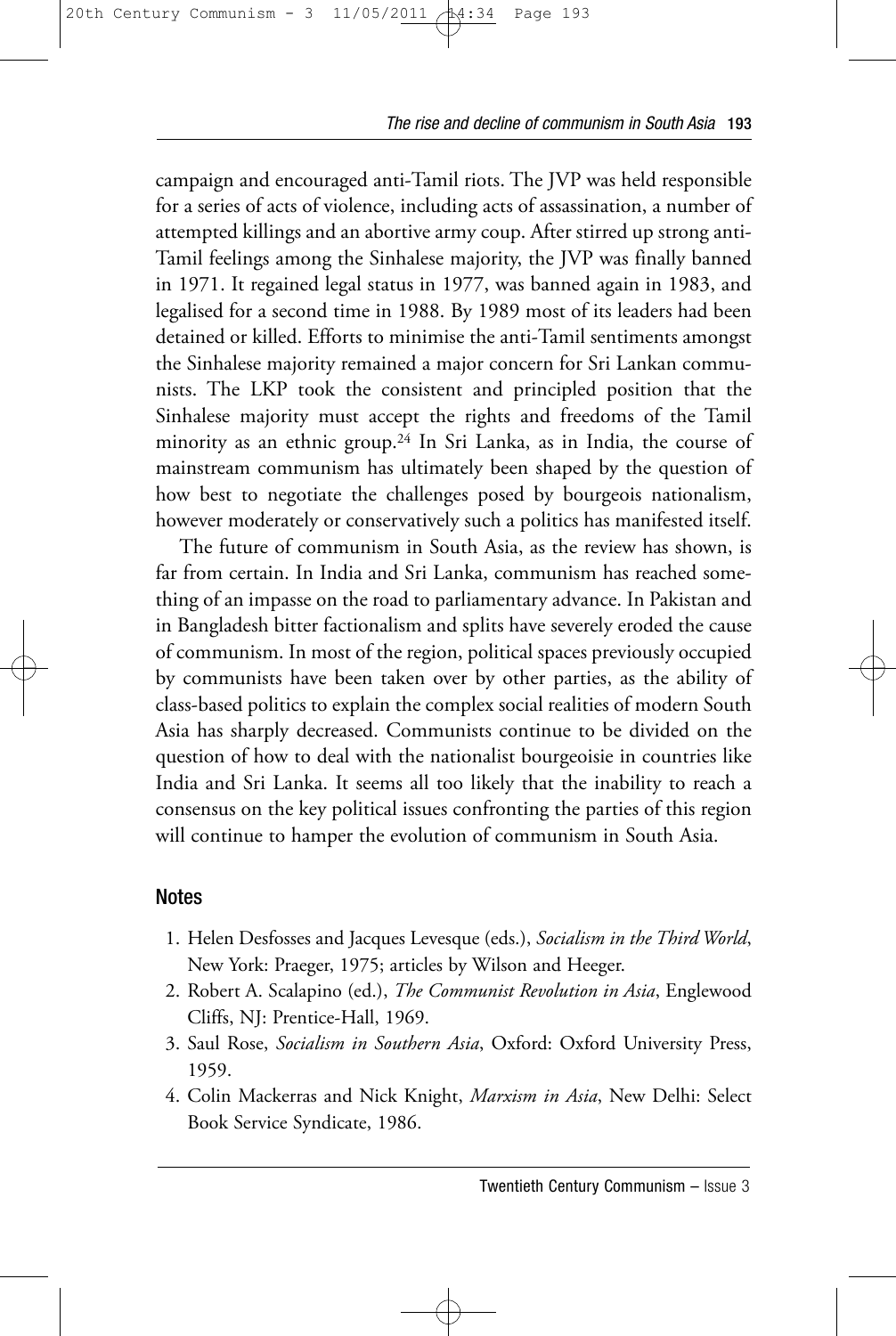- 5. Donald F Busky, *Communism in History and Theory: Asia, Africa and the Americas*, Westport: Praeger, 2002.
- 6. Wallace Spaulding, 'New Head, Old "Problems of Peace and Socialism"', *Problems of Communism*, 31(6), November-December, 1982, pp57-62.
- 7. 'Preface' in Desfosses and Levesque (eds.), *Socialism in the Third World*, ppv-ix.
- 8. Mackerras and Knight, *Marxism in Asia*, pp20, 273-78.
- 9. 'Communism in Asia: Towards a Comparative Analysis', in Scalapino, *The Communist Revolution in Asia*; also Robert A Scalapino, 'Patterns of Asian Communism', *Problems of Communism*, 20, Special Issue, January-April 1971, pp2-13.
- 10. Jam Saqi, 'Democracy, Religion and Economics in Pakistan', *Problems of Peace and Socialism*, 18, 1, January 1990, pp49-51.
- 11. Farooq Sulheria, 'The Left in Pakistan: A Brief History', *Links*, 13, September-December, 1999; <http://www.dsp.org.au/links/back/issue13/ Sulheria2.htm> Accessed 23 August 2010. This link was not currently accessible at the time of publication.
- 12. See Taimur Rahman, 'On the History of the Communist Movement in Pakistan' (I-II), available online at: <http://www.archives.econ.utah.edu/ archives/marxism/2001/msg07024.htm>; and <http://www.archives. econ.utah.edu/archives/marxism/2001/msg07023.htm> Accessed 23 August 2010.
- 13. For a report on the first congress of the LPP see *Green Left Weekly*, 403, 2000: <http://www.greenleft.org.au/back/2000/403/403p18.htm> Accessed 23 August 2010.
- 14. For these reports see *Green Left Weekly*, 486 (2002): <http://www.greenleft.org.au/back/2002/486/486p20c.htm> and *Socialist Viewpoint*, 2, 7, Summer 2002; <http://www.socialistviewpoint. org/sum\_02/sum\_02\_6.html> Accessed 23 August 2010.
- 15. 'The Concerns of a New State', *Problems of Peace and Socialism*, 15, 9, September, 1972, p35.
- 16. For a composite profile of the fragmentary left in Bangladesh and their ideological divisions (up to October 2003) see *Leftist Parties of the World*: <http://www.broadleft.org/bd.htm> Accessed 23 August 2010.
- 17. Safiuddin Ahmed Manik, 'Ours is a Struggle for Democracy', *Problems of Peace and Socialism*, 17, 6, June (1989), p29.
- 18. Speech of Matiur Rahman, in *The Joint Struggle of the working-class*